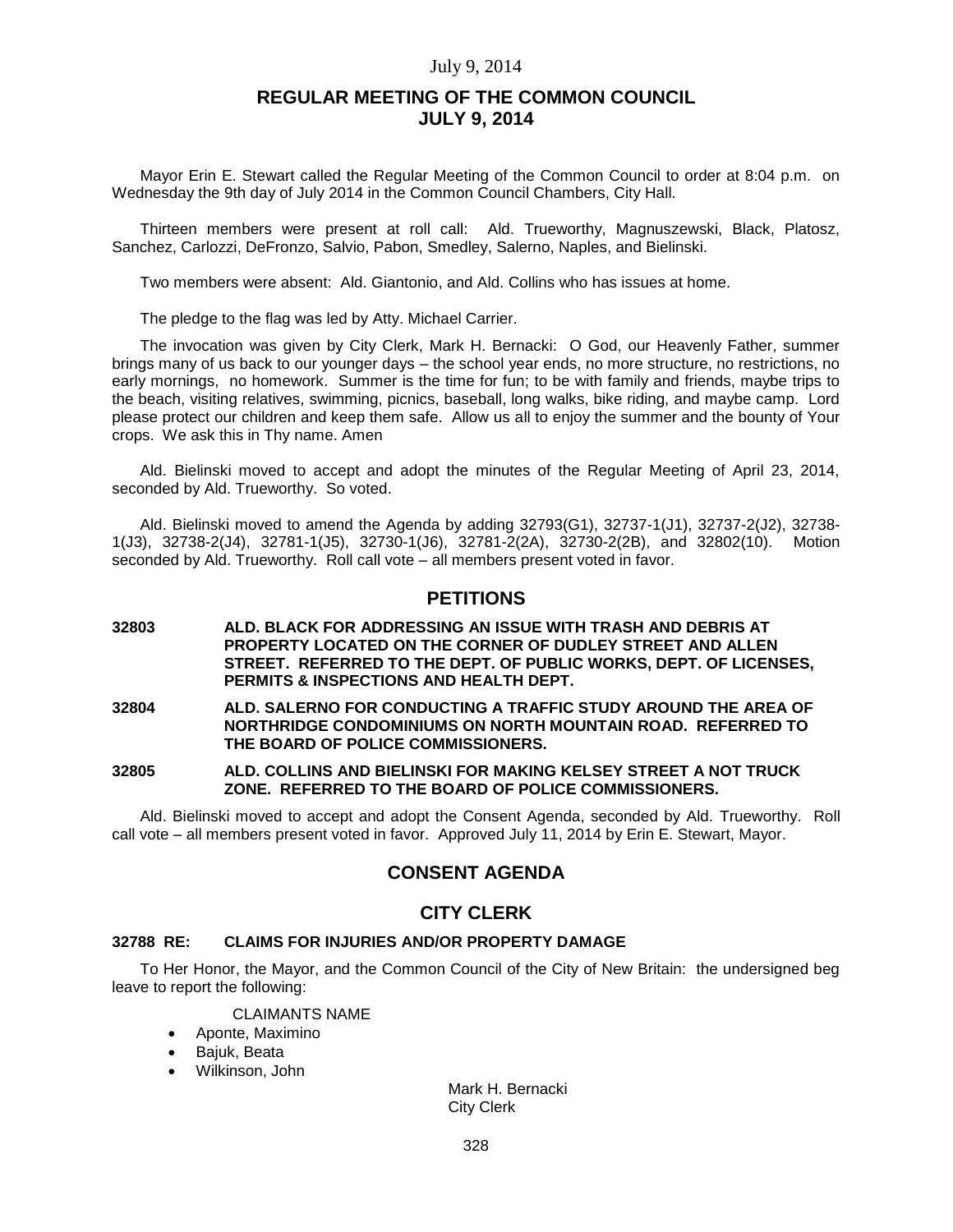# **PURCHASING DEPARTMENT**

#### **32790 RE: UNIFORM RENTAL FOR PUBLIC WORKS DEPT. UTILITIES DIVISION AND STANLEY GOLF COURSE**

To Her Honor, the Mayor, and the Common Council of the City of New Britain: the undersigned beg leave to report the following:

Public Bid No. 3772 was solicited and received in accordance with the Purchasing Ordinances of the City of New Britain for the Rental of Uniforms for the Public Works Department, Utilities Division and the Stanley Golf Course. Funding is available for the Rental of Uniforms in the Public Works Department's, Uniform and Clothing Accounts, 001315006-5127, Street/Fleets, and 001419005-5127, Equipment Maintenance, Utilities Division 9303500204-5127, Water Maintenance Expense and the Stanley Golf Course, 001419005-5127.

Invitations to bid were solicited and the bid was duly advertised in the New Britain Herald Newspaper, the City and State of Connecticut's Department of Administration Services websites and mailed to eighteen (18) Uniform Companies. The Purchasing Agent did not receive any letters from Uniform Companies on the mailing list indicating they could not respond to the bid request. The responses received are on file in the Town Clerk's Office.

The bids were reviewed for conformance to specifications by the Public Works Department, Utilities Division and the Stanley Golf Course Administration along with the Purchasing Agent. Therefore the Director of the Public Works Department is recommending that the bid be awarded to White Way Cleaners of Wallingford, CT. which was the overall lowest bidder and met all bid specifications.

RESOLVED: That the Purchasing Agent is hereby authorized to enter into a contract and issue standing purchases order to White Way Cleaners of Wallingford, CT. for the Rental of Uniforms for the Public Works Department, Utilities Division and the Stanley Golf Course for a period of three (3) years beginning August 1, 2014 to July 31, 2017 per the attached pricing, terms and specifications of Public Bid No. 3772.

### Jack Pieper Purchasing Agent

#### **32791 RE: COOPERATIVE PURCHASING - ROAD SALT FOR THE PUBLIC WORKS DEPT. - 2014-15 WINTER SEASON**

To Her Honor, the Mayor, and the Common Council of the City of New Britain: the undersigned beg leave to report the following:

In accordance with City Code of Ordinances, Chapter 2, Article VIII, Division 1, Section 2-538 (a), a purchase order was requested for Road Salt by the Public Works Department for the 2014-2015 Winter Season under the Capital Region Council of Governments (CRCOG) cooperative pricing.

| Supplier                     | <b>Needed Supplies</b>  | Quantity           | Price        |
|------------------------------|-------------------------|--------------------|--------------|
| Cargill Deicing Technologies | Road Salt for 2014-2015 | 3.000 Tons         | \$79.84      |
| Bridgeport, CT.              | Winter Season           |                    |              |
|                              |                         | <b>Total Costs</b> | \$239,520.00 |

The City is a member of CRCOG and was included again this year in their bid for Road Salt needed during the 2014-2015 Winter Season. CRCOG is a Purchasing Cooperative serving seventy-two (72) Municipalities, Boards of Education and Government Agencies within the State of Connecticut. This enabled CRCOG to get a very competitive price from Cargill Deicing Technologies for the Road Salt again this year for the City. Cargill Deicing Technologies has been supplying Road Salt to the City through CRCOG's cooperative pricing since 2008. The Public Works Department has been happy with the road salt provided by Cargill Deicing Technologies. Funding is available for this purchase within the Public Works Department's Ice and Snow Control, account number, 001315007-5659, Streets/Snow Removal, Operating Materials and Supplies.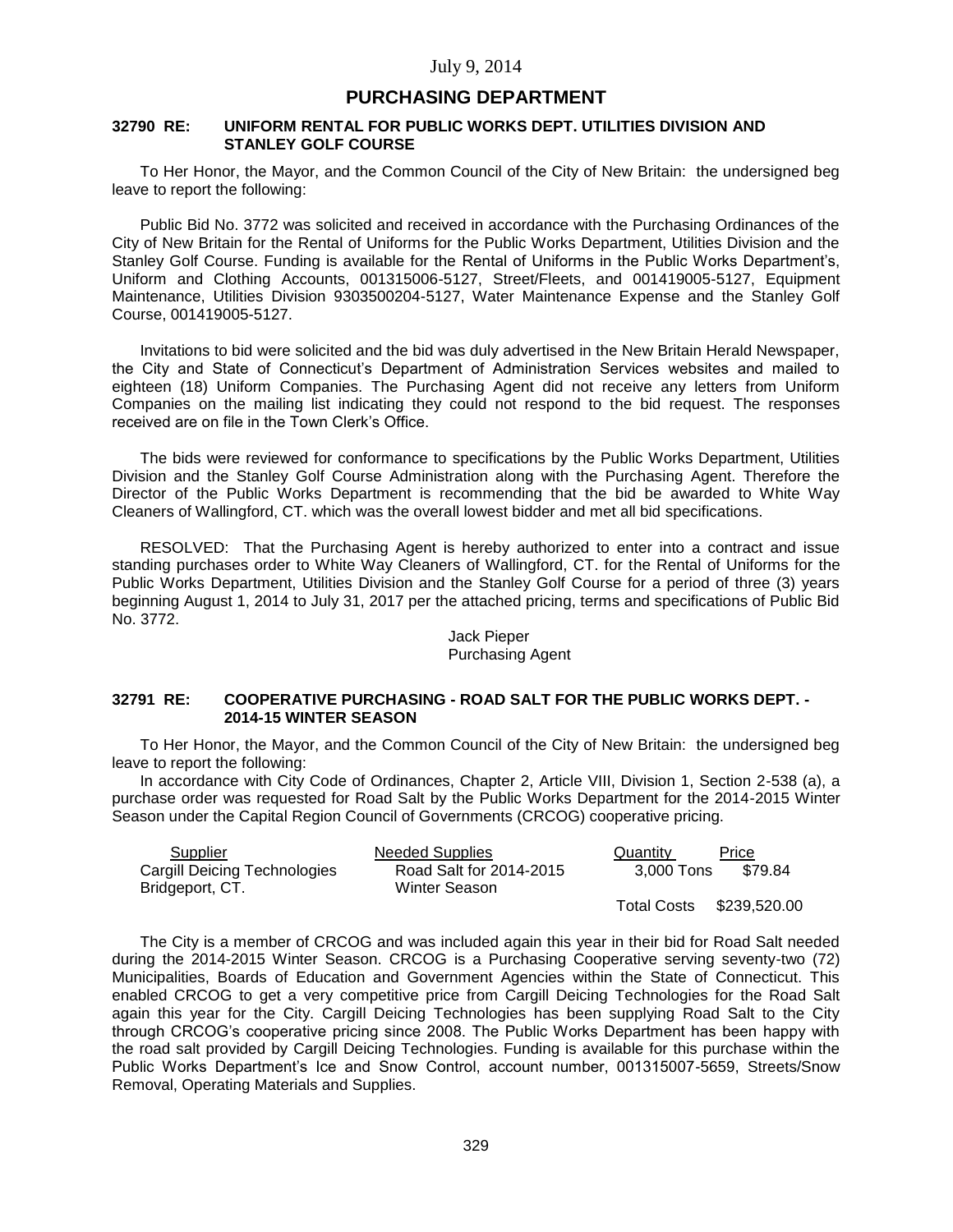RESOLVED: That the Purchasing Agent is hereby authorized to issue a standing purchase order for \$239,520.00 to Cargill Deicing Technologies of Bridgeport, CT for the purchase of 3,000 tons of Road Salt for the 2014-2015 Winter utilizing CRCOG's Cooperative Purchasing Pricing.

> Jack Pieper Purchasing Agent

### **32792 RE: EMERGENCY PURCHASE ORDER - PIPE REPAIRS AT A.W. STANLEY POOL**

To Her Honor, the Mayor, and the Common Council of the City of New Britain: the undersigned beg leave to report the following:

In accordance with City Code of Ordinances, Chapter 2, Article VIII, Division V, Section 2-606a, emergency purchase order were authorized by the Mayor and issued to the vendor listed below on June 20, 2014

| Supplier                                   | Item              | <b>Total Price</b> |
|--------------------------------------------|-------------------|--------------------|
| Construction Services Of New England, Inc. | Pipe Repairs at   | \$19.000.00        |
| West Simsbury, CT.                         | A.W. Stanley Pool |                    |

The Purchasing Agent reports that no formal bid solicitation and advertisement as outlined in the Purchasing Ordinances were made for this item. In accordance with Section 2-606b of the City Code of Ordinances, the Purchasing Agent reports:

A Purchase Order was requested by the Public Works Department, Parks and Recreation Division for pipe repairs at A.W. Stanley Pool. When the Parks and Recreation Division was getting the pool ready to open for the summer season it was discovered that the main line skimmer pipe was broken. The skimmer pipe broke due to water in the pipe during the winter. The skimmer pipe is around the entire perimeter of the pool and is for the filtration system. The skimmer pipe had to be replaced so the pool could be operational again. A drainage system was also installed in the pool for winterizations so the skimmer pipe would not break again in the future. The pool was originally scheduled to open during the weekend of June 21, 2014. Because of the importance and urgency of getting the repairs conducted so the public who already purchased seasonal pool passes could utilize the pool the Mayor under her executive authority approved the purchase order. Funding for the pipe repairs came from the Parks and Recreation Division's account 001419004-5435, Park Maintenance, Building Grounds Maintenance and Repairs.

Jack Pieper

Purchasing Agent

### **32699-1 RE: ON-CALL ENGINEERING SERVICES - IDENTIFICATION OF ILLICIT DISCHARGES INTO THE CITY'S STORM WATER DRAINAGE SYSTEM - PUBLIC WORKS DEPT. UTILITIES DIVISION**

To Her Honor, the Mayor, and the Common Council of the City of New Britain: the undersigned beg leave to report the following:

The following on-call engineering project has been requisitioned following the award by the Common Council for on-call engineering contracts, Bid #3620, approved at its Regular Meeting of October 26, 2011.

| Project Name: | Identifications of Illicit Discharges into the City's Storm Water Drainage System |
|---------------|-----------------------------------------------------------------------------------|
| Vendor:       | <b>Cardinal Engineering Associates</b>                                            |
| Amount:       | \$49.500.00                                                                       |
| Line Items:   | 0082748814-5453 Storm Water Illicit Discharge, Engineering/Appraisals             |
| Requested By: | <b>Public Works Department, Utilities Division</b>                                |

Scope: Cardinal Engineering Associates will review the data compiled by the Utilities Division from inspections they conducted of the storm water drainage system for illicit discharges within the City's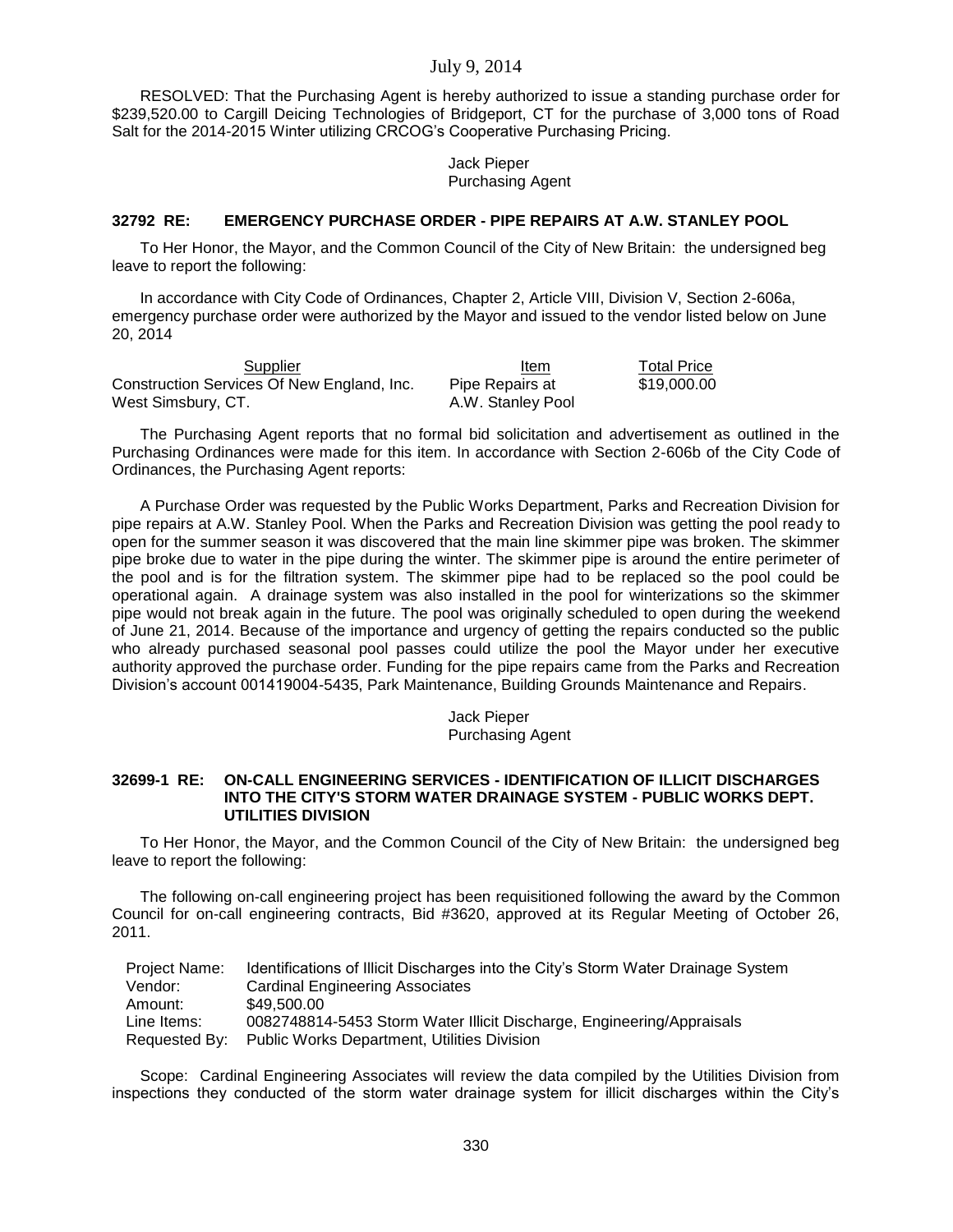hundred forty five (145) miles of pipes. Cardinal Engineering Associates will determine if there are any illicit discharges. They will meet with the Utilities Division to determine if any potential sources of illicit discharges have been noted during routine maintenance of the system by City employees or complaints from citizens during the year. Cardinal Engineering Associates after reviewing the reports will conduct inspections of the storm water drainage system where they found illicit discharges may have occurred. At the sites they will obtain samples of the water and soils and have them tested by a state certified Environmental Testing Laboratory. Once the illicit discharge has been isolated to a reach of storm drainage pipes between two adjacent manholes, the source shall be identified by Cardinal Engineering Associates using video inspection and dye testing. Cardinal Engineering Associates will submit all test results to the Public Works Department/Utilities Division for their review and conduct any required meetings with them. They will also prepare any required annual reports for submittal to the Connecticut Department of Energy and Environmental (DEEP) and the United States Environmental Protection Agency (EPA).

Resolved: That the Purchasing Agent is hereby authorized to issue a Purchase Order for \$49,500.00 to Cardinal Engineering Associates for them to provide services for the identification of Illicit Discharges into the City's Storm Water Drainage System for the Public Works Department, Utility Division, per their On-Call Engineering Services, Bid 3620.

#### Jack Pieper Purchasing Agent

#### **32696-1 RE: ON-CALL ENGINEERING SERVICES - DAM INSPECTIONS - PUBLIC WORKS DEPT. UTILITIES DIVISION**

To Her Honor, the Mayor, and the Common Council of the City of New Britain: the undersigned beg leave to report the following:

The following on-call engineering project has been requisitioned following the award by the Common Council for on-call engineering contracts, Bid #3620, approved at its Regular Meeting of October 26, 2011. This project was presented and approved by the Water Commission at their April 8, 2014 meeting.

|             | Project Name: Dam Inspections                                                 |
|-------------|-------------------------------------------------------------------------------|
| Vendor:     | Lenard Engineering, Inc.                                                      |
| Amount:     | \$14,500.00                                                                   |
| Line Items: | 9303500101-5300 Water Operating Expense or Supply, Consulting and Contractual |
|             | Services                                                                      |
|             | Requested By: Public Works Department/Utilities Division                      |

Scope: Lenard Engineering, Inc. will conduct inspections of the six (6) dams at the Utilities Division's Reservoirs in accordance with the new CT DEEP Dam Inspection Regulations. The inspections will include observations of visible components of the dams including their embankments, spillways, downstream channels, intake and outlet structures and training walls. Photographs of the dam components and areas of concern will be taken along with aerial photographs of the watershed and impoundment areas of the reservoirs. Lenard Engineering, Inc. will then create internal reports describing the conditions of each dam and estimate any seepage found. They will then meet with the Utilities Division to discuss their site inspection results of the dams. Lenard Engineering, Inc. will then prepare the required CT DEEP formal dam inspection reports and then submit the reports to them.

Resolved: That the Purchasing Agent is hereby authorized to issue a Purchase Order for \$14,500.00 to Lenard Engineering, Inc. to conduct inspections of the six (6) dams at the City's Reservoirs and submit required reports to the CT DEEP for the Public Works Department, Utilities Division.

> Jack Pieper Purchasing Agent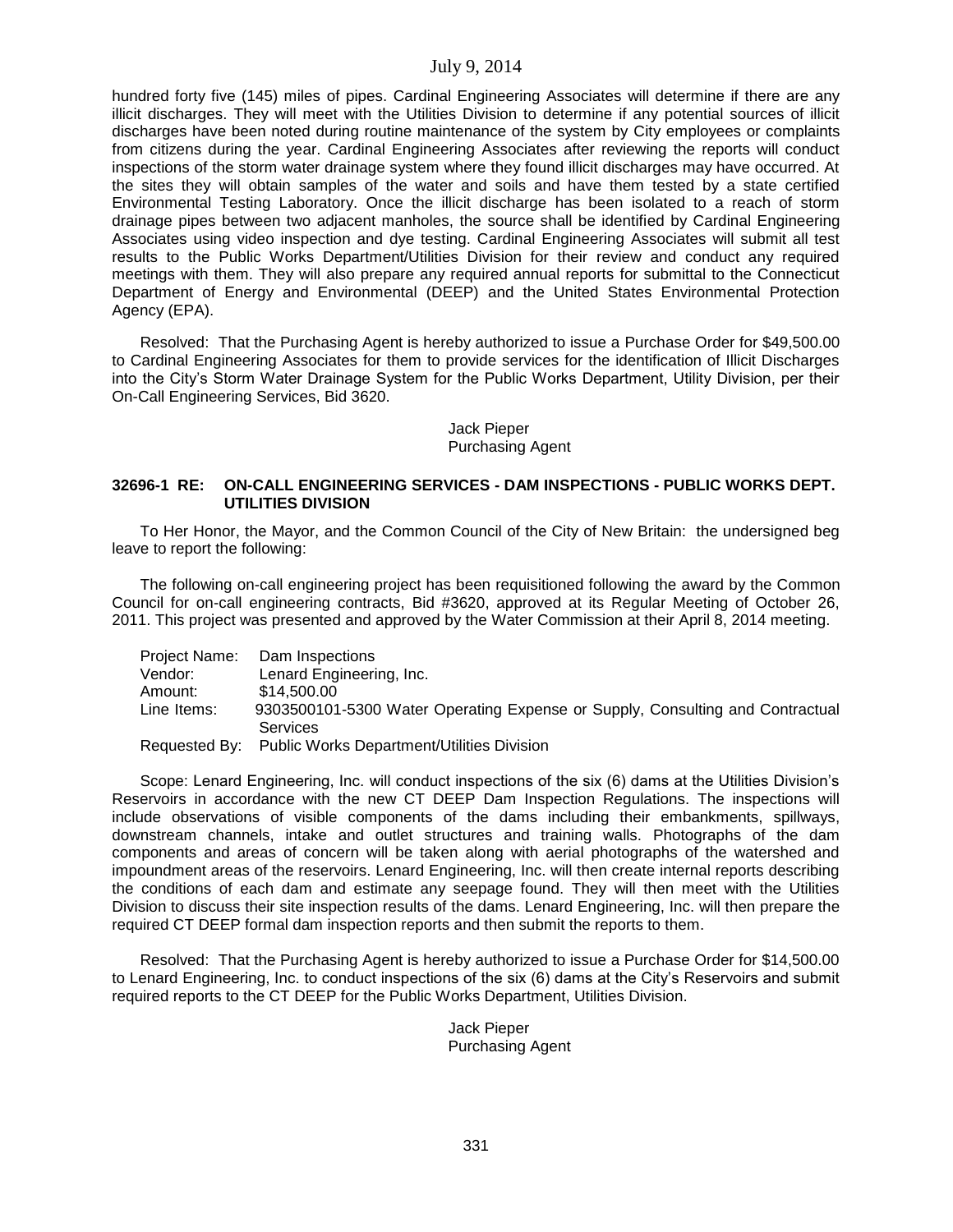# **TAX COLLECTOR**

#### **32794 RE: TAX ABATEMENTS, CORRECTIONS AND REFUNDS**

To Her Honor, the Mayor, and the Common Council of the City of New Britain: the undersigned beg leave to report the following:

The Collector of Taxes has referred a list of tax abatements, corrections and refunds. Acceptance and adoption is respectfully recommended.

> Cheryl S. Blogoslawski Tax Collector

# **HUDS GRANT COMMITTEE**

## **32764-1 RE: 2014 ANNUAL CONSOLIDATED PLAN FOR HUD PROGRAMS**

To Her Honor, the Mayor, and the Common Council of the City of New Britain: the undersigned beg leave to report the following:

The HUD Grants Committee at a regular meeting held on Wednesday evening, June 25, 2014, at 8:15 pm in the Council Chambers, to which was referred the matter of resolution #32764 – 2014 Annual Consolidated Plan for HUD Programs, voted to accept as amended and recommend that the following amended resolution be referred back to the Common Council with a favorable recommendation.

Alderwoman Suzanne Bielinski

# **COMMITTEE ON LICENSES**

#### **32786-1 RE: ST. JOSAPHAT UKRAINIAN CATHOLIC CHURCH UKRAINIAN FESTIVAL - SEPT. 20, 2014**

To Her Honor, the Mayor, and the Common Council of the City of New Britain: the undersigned beg leave to report the following:

The Committee on Licenses, held a meeting on Monday, July 7, 2014, at 7:00 pm in the Council Chambers, voted to adopt and to refer back to the Common Council with a favorable recommendation the following:

RESOLVED; by the Common Council of the City of New Britain that the Mayor be and is hereby authorized to issue to the St. Josaphat Ukrainian Catholic Church said license as may be issued under Chapter 5, Section 5-15 through 5-22, of the Code of Ordinances for Saturday, September 20, 2014, for the purpose of conducting their ninth annual "New Britain Ukrainian Festival" at the Polanka-Falcon Field, Farmington Avenue, New Britain, Connecticut.

Alderman Adam Platosz **Chair** 

### **CITY PLAN**

### **32737-1 RE: CERTIFICATE OF LOCATION - MOTOR VEHICLE REPAIRS AND SALES - 71 SOUTH ST. KATARZYNA KASICA**

To Her Honor, the Mayor, and the Common Council of the City of New Britain: the undersigned beg leave to report the following:

APPLICANT: Katarzyna Kasica ADDRESS: 71 South Street ZONE: I-2 (General Industry)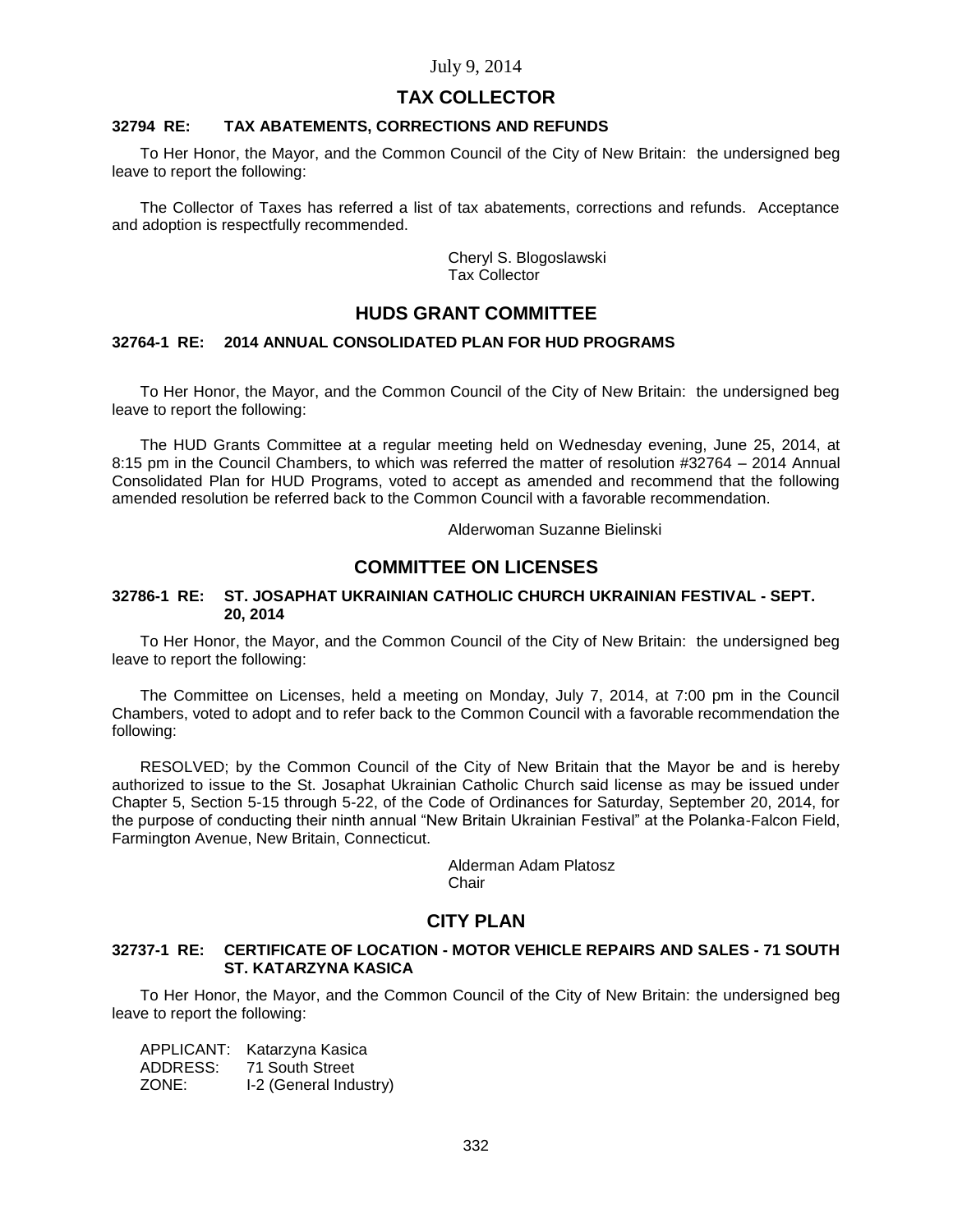BACKGROUND: The applicant is requesting a certificate of location approval in order to obtain state Department of Motor Vehicles licensing for motor vehicle sales and general repairer's operations. The subject location is on the southern side of South Street, near the intersection of Veterans Drive. The area is zoned I-2, General Industry, which permits motor vehicle dealers and general repairs by right.

FINDINGS: The submitted plan depicts the subject property which is approximately .247 acres (10,780 square feet) in area, with 50 feet of frontage along South Street. The property is the site of a 1,658 square foot masonry building, which has apparently housed a repair business in the past. The building has two (2) garage bays accessing a large service area of approximately 1,136 square feet.

The plan shows a total of six (6) customer and employee spaces plus a single sales vehicle space at the front of the building, plus six (6) additional spaces at the rear of the building, three (3) for vehicles waiting for repair and three additional sales spaces. The property is planned to be almost entirely paved, with the exception of the existing planting strips at the front, rear and eastern side lot lines. The western property line does not have screening and, due to an underground utility line, reportedly cannot be planted. This has been deemed a permissible nonconforming condition to be maintained, as is for the purposes of this DMV location approval request. The adjoining property to the west is a landscaping and masonry contractor's yard.

CONCLUSION: The site is properly zoned for motor vehicle repair and sales and there are existing motor vehicle dealers and repair locations located nearby on South Street and Veterans Drive. The site is in compliance with the specific zoning requirements that have been adopted for motor vehicle sales and repairs relating to lot area, required parking, screening and provision of an oil and grease separator in the drainage line. The applicant indicates that all repairs will be done inside the building, that there will be no auto body repair or paint booth on-site and no outside storage of junk parts or wrecked vehicles will take place.

RECOMMENDATION: The City Plan staff is of the opinion that the site is appropriately zoned for the use and complies with applicable zoning requirements for the proposed use. The staff, therefore, has no objections to the granting of a certificate of location approval for a motor vehicle dealer and general repairer's license for this property.

> Kenneth A. Malinowski, Acting Director Department of Municipal Development

# **ZONING COMMITTEE**

### **32737-2 RE: CERTIFICATE OF LOCATION - 71 SOUTH STREET KATARZYNA KASICA - AK AUTO, LLC REPAIRER'S AND AUTO DEALER'S LICENSE**

To Her Honor, the Mayor, and the Common Council of the City of New Britain: the undersigned beg leave to report the following:

| Applicant: | AK Auto, LLC.   |
|------------|-----------------|
| Address:   | 71 South Street |
| Zone:      | District I-2    |

The Zoning Subcommittee of the Committee on Planning, Zoning and Housing held a regular meeting and public hearing on Tuesday, July 8, 2014, at 7:00 pm in the Council Chambers, to which was referred the matter of item #32737, Katarzyna Kasica of AK Auto, LLC. seeks granting of a certificate of location approval to allow a motor vehicle general repairer's and auto dealer's license for property at 71 South Street, voted to accept and recommend that the following petition be referred back to the Common Council with a favorable recommendation.

> Alderman Carlo Carlozzi, Jr. Chair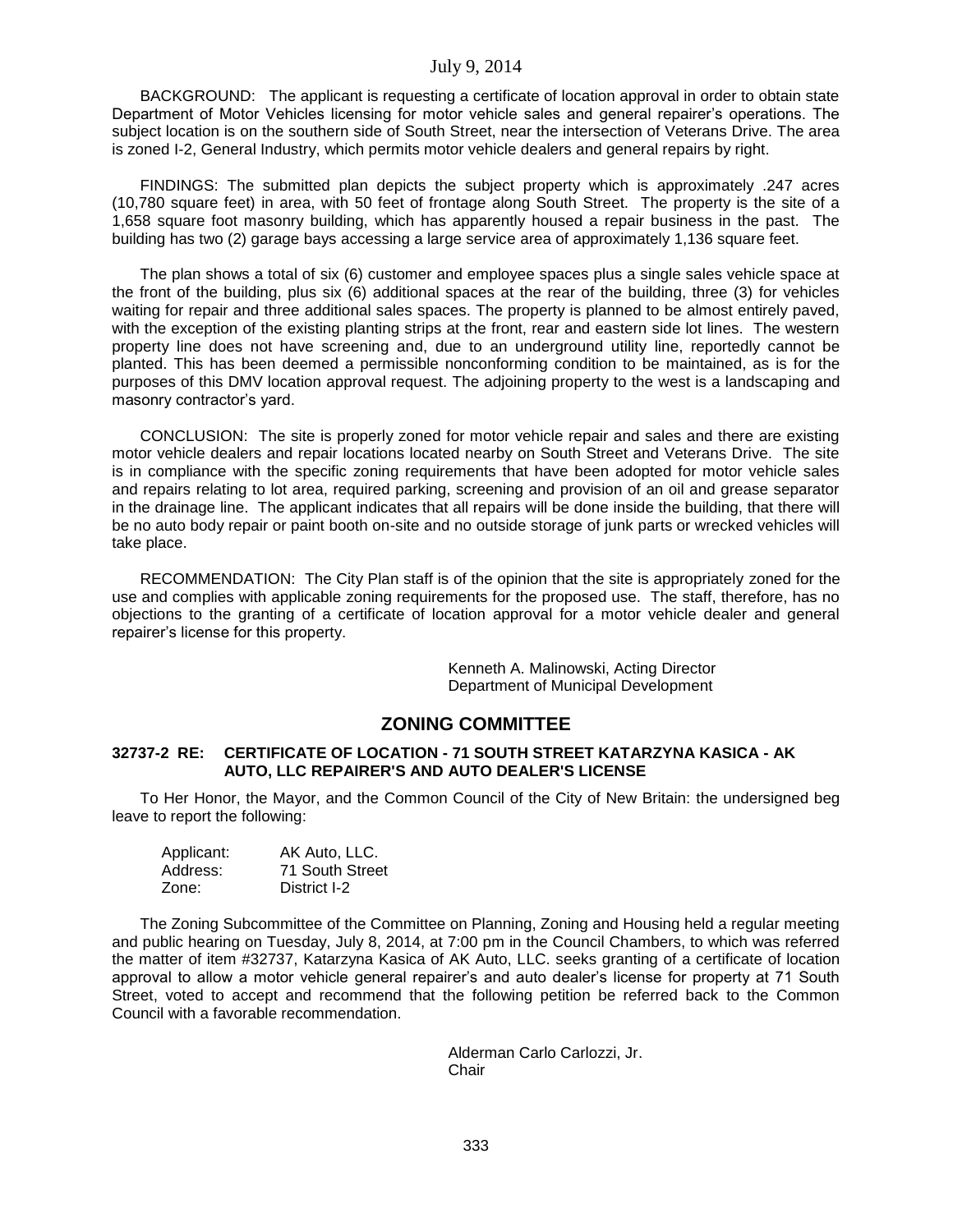# **CITY PLAN**

#### **32738-1 RE: LOCATION APPROVAL TO ALLOW A NEW GASOLINE STATION AT 975 FARMINGTON AVE. - HUNTER DEVELOPMENT COMPANY**

To Her Honor, the Mayor, and the Common Council of the City of New Britain: the undersigned beg leave to report the following:

| APPLICANT: | Hunter Development Company |
|------------|----------------------------|
| ADDRESS:   | 975 Farmington Avenue      |
| ZONE:      | B-3 (Secondary Business)   |

BACKGROUND: The applicant is requesting location approval from the New Britain City Council, acting in its capacity as local zoning authority, in order to allow a new gasoline station as part of a mixeduse, retail and assisted-care residential development project at 955-975 Farmington Avenue. Certification of approval by the local zoning agency is required under the provisions of Connecticut State Statutes 14-321 for licensing of any new gasoline sales location by the State Department of Consumer Protection. The property is zoned B-3, Secondary Business, which permits gasoline stations, subject to special exception approval. This gasoline sales location was granted special exception approval by the Zoning Board of Appeals on March 20, 2014, Application #4667.

FINDINGS: The applicant's plans depict the overall 6.23 acre parcel with the proposed gasoline station/convenience store situated at the northwest corner of the property, near the intersection of Farmington Avenue and Alexander Road. The proposed development on the remainder of the site includes two other commercial buildings of approximately 3,000 square feet of floor area potentially planned for either a bank branch office or a restaurant or dairy bar, and a 64-unit assisted-care living facility, located further east on the property.

The gasoline/convenience area occupies approximately one (1) acre of the 6.23 acre site and the facility would have a total of five (5) fuel pumps (ten filling locations), covered by a 130-foot long canopy, paralleling Farmington Avenue, setback a distance of 30 feet or more, with 8-to-10 foot landscaping beds along the edges. This location is 240 feet or more from the nearest adjoining residential property line. The building would total approximately 3,400 square feet in area and include typical convenience store items and food service. A total of 22 parking spaces are situated at the front and side of the building. The concept plan also depicts a drive-through lane around the rear of the building, separated from other site traffic, allowing the potential for window service for convenience food. The fuel dispensing locations are configured for typical passenger vehicles and light-duty trucks, but would not accommodate tractor trailer trucks or similar large vehicles.

CONCLUSION: The applicant has provided plans and documentation of compliance with all pertinent zoning restrictions and with the specific conditions and safeguards required for ZBA approval of gasoline stations by special exception. The gasoline station is viewed as being a common and appropriate business use in the B-3 zoning district and, although there is an existing gasoline station located further south on Farmington Avenue, from a market standpoint, this area is viewed as being underserved relative to this type of gasoline convenience facility.

Preliminary plan review has suggested that driveway locations may be shifted from what was originally shown and detailed, high quality landscaping plans will be developed to comply with the ZBA's conditions of approval for the granting of the special exception.

RECOMMENDATION: The City Plan staff is supportive of the zone change and Zoning Board of Appeals action permitting gasoline sales at this location. The staff is of the opinion that this is an appropriate and, from a market standpoint, the most economically feasible use for the site. With a high quality, professional landscape design, this would present an attractive entrance into the city and would be a convenience for area residents. For these reasons, the staff recommends the granting of this location approval.

Kenneth A. Malinowski, Acting Director Department of Municipal Development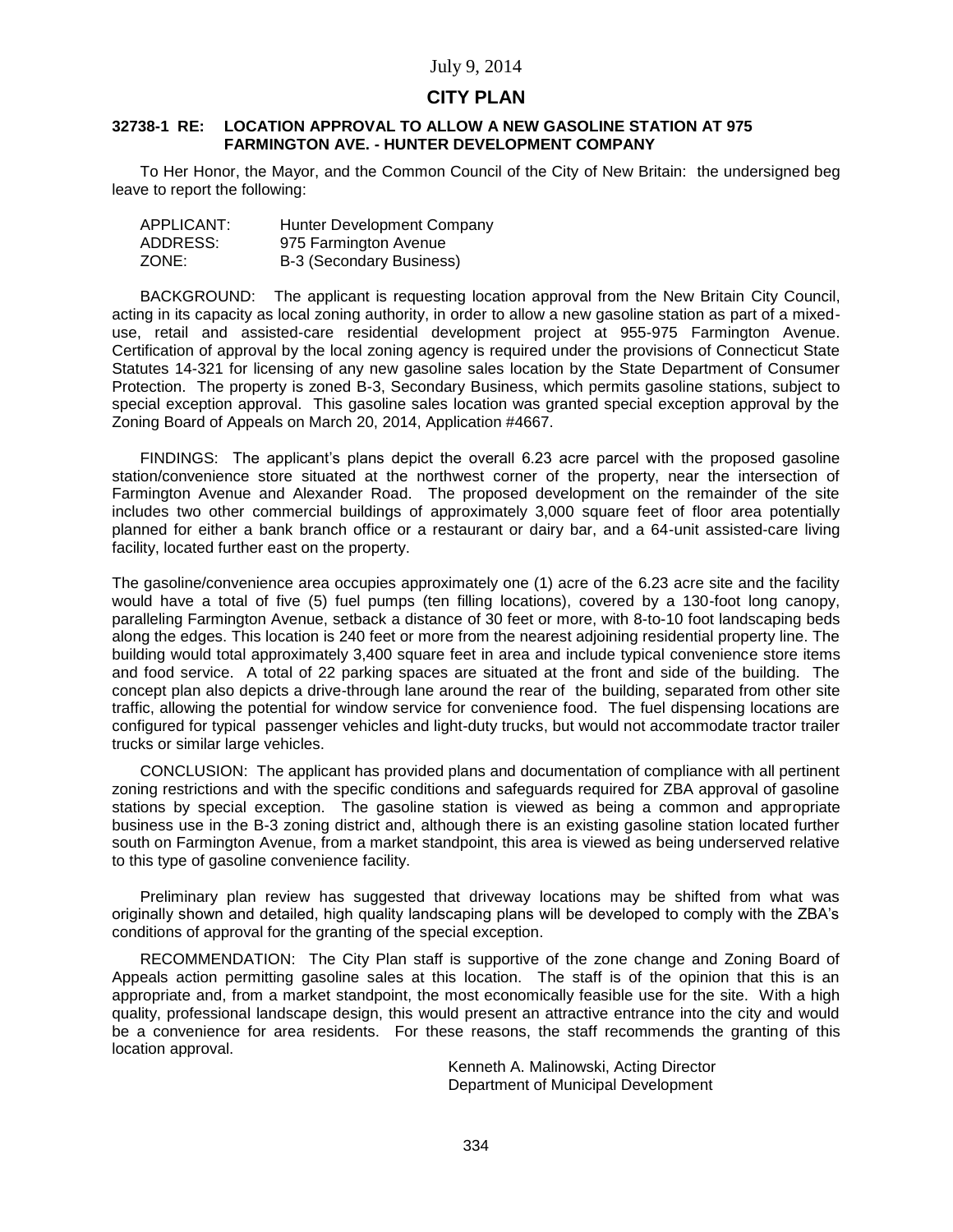# **ZONING COMMITTEE**

#### **32738-2 RE: LOCATION APPROVAL TO ALLOW A MOTOR VEHICLE GASOLINE SERVICE STATION LICENSE FOR PROPERTY AT 975 FARMINGTON AVE. - HUNTER DEVELOPMENT COMPANY**

To Her Honor, the Mayor, and the Common Council of the City of New Britain: the undersigned beg leave to report the following:

 Applicant: Hunter Development Company Address: 975 Farmington Avenue Zone: B-3

The Zoning Subcommittee of the Committee on Planning, Zoning and Housing held a regular meeting and public hearing on Tuesday, July 8, 2014, at 7:00 PM in the Council Chambers, to which was referred the matter of item #32738, Michael Frisbee of Hunter Development Company seeks granting of a certificate of location approval to allow a motor vehicle gasoline service station license for property at 975 Farmington Avenue, voted to accept and recommend that the following petition be referred back to the Common Council with a favorable recommendation.

> Alderman Carlo Carlozzi, Jr. Chair

### **32781-1 RE: LEASE OF A PARCEL OF PROPERTY AT 70 HARVARD STREET TO CRYSTAL POND, LLC**

To Her Honor, the Mayor, and the Common Council of the City of New Britain: the undersigned beg leave to report the following:

The Committee on Planning, Zoning and Housing held a regular meeting and public hearing on Tuesday, July 8, 2014, at 7:00 pm in the Council Chambers, to which was referred the matter of item #32781, lease of a parcel of property at 70 Harvard Street to Crystal Pond, LLC., voted to accept and refer back to the Common Council with a favorable recommendation.

Alderman Carlo Carlozzi, Jr.

**Chair** 

### **32730-1 RE: PURCHASE AND SALE AGREEMENT FOR 54 UNION STREET**

To Her Honor, the Mayor, and the Common Council of the City of New Britain: the undersigned beg leave to report the following:

The Committee on Planning, Zoning and Housing held a regular meeting and public hearing on Tuesday, July 8, 2014, at 7:00 pm in the Council Chambers, to which was referred the matter of item #32730, purchase and sale agreement for 54 Union Street, voted to accept and refer back to the Common Council with a favorable recommendation.

> Alderman Carlo Carlozzi, Jr. **Chair**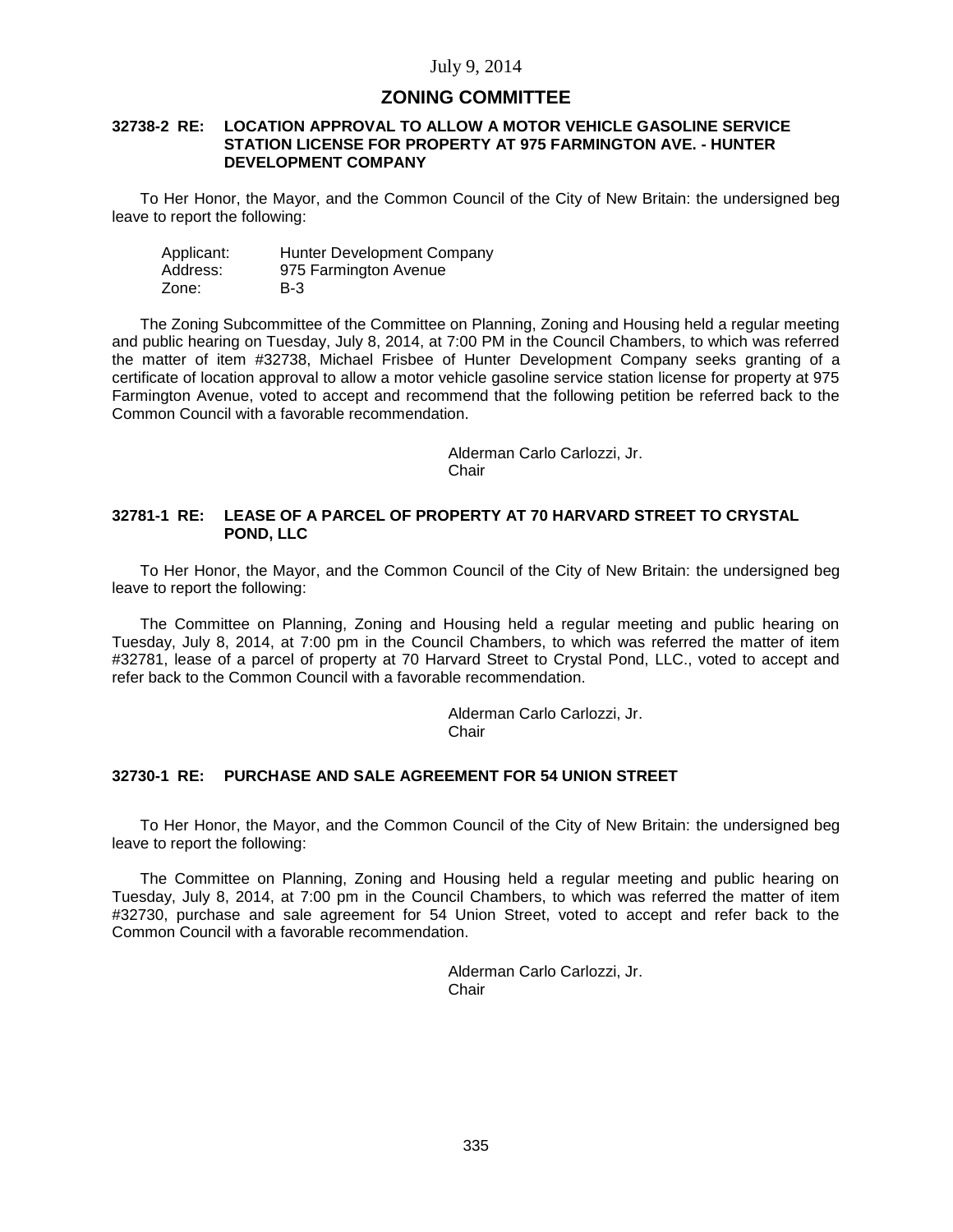# **REPORTS OF LEGISLATIVE COMMITEES, BOARDS, COMMISSIONS AND DEPARTMENTS**

# **PURCHASING DEPARTMENT**

### **32789 RE: INSTALLATION OF AUTOMATIC IRRIGATION SYSTEM AT STANLEY GOLF COURSE - PARKS & RECREATION DEPT**

To Her Honor, the Mayor, and the Common Council of the City of New Britain: the undersigned beg leave to report the following:

Public Bid No. 3765 was solicited and received in accordance with the Purchasing Ordinances of the City of New Britain for the installation of a new automatic irrigation system at the Stanley Golf Course for the Public Works Department, Parks and Recreation Division. The present irrigation system for the twenty-seven (27) playing holes at the golf course is over forty (40) years old. The cost of the irrigation system to the City will be for only eighteen (18) playing holes. Costco will pay for the other nine (9) playing holes as per their agreement with the City. An appropriation was authorized by Council within the Capital Projects Fund, Stanley Golf Course Irrigation Project, account number 0083237101-5454. However, it is anticipated that the annual debt service payments related to this new irrigation system will be funded by the interest generated on the proceeds of the Stanley Golf Course property sale to Costco.

Invitations to bid were solicited and the bid was duly advertised in the New Britain Herald Newspaper, the City and State of Connecticut's Department of Administration Services websites and mailed to sixteen (16) irrigation companies. The Purchasing Agent did not receive any letters from the irrigation companies on the mailing list who indicated that they could not respond to the bid request. The responses received are on file in the Town Clerk's Office.

The bids were reviewed for conformance to specifications by the Public Works Department, Park and Recreation Division's administration and the Purchasing Agent. The Deputy Director of the Public Works Department is recommending the bid be awarded to National Lawn Sprinklers, Inc. of North White Plains, NY who submitted the lowest responsible bid and met all of the bid specifications.

RESOLVED, That the Mayor is hereby authorized to enter into a contract with National Lawn Sprinklers, Inc. of North White Plains, NY and a purchase order issued to them in the amount of \$1,749,000 for the installation of an automatic irrigation system at eighteen (18) playing holes at the Stanley Golf Course for the Public Works Department, Park and Recreation Division, per the terms and specifications of Public Bid No. 3765.

> Jack Pieper Purchasing Agent

Ald. Trueworthy moved to accept and adopt, seconded by Ald. Bielinski. Accepted and adopted with Ald. DeFronzo opposed. Approved July 11, 2014 by Mayor Erin E. Stewart.

### **32793 RE: ON-CALL ENGINEERING SERVICES - NEW BRITAIN STADIUM ROOF REPAIRS**

To Her Honor, the Mayor, and the Common Council of the City of New Britain: the undersigned beg leave to report the following:

The following on-call engineering project has been requisitioned following the award by the Common Council for on-call engineering contracts, Bid #3620, approved at its Regular Meeting of October 26, 2011

| Project Name: | New Britain Stadium Roof Repairs                       |
|---------------|--------------------------------------------------------|
| Vendor:       | Kaestle Boos Associates, Inc.                          |
| Amount:       | \$20,800,00                                            |
| Line Items:   | 0083237601-5331 Citywide Park Improvements,            |
|               | <b>Professional Services</b>                           |
| Requested By: | Public Works Department, Parks and Recreation Division |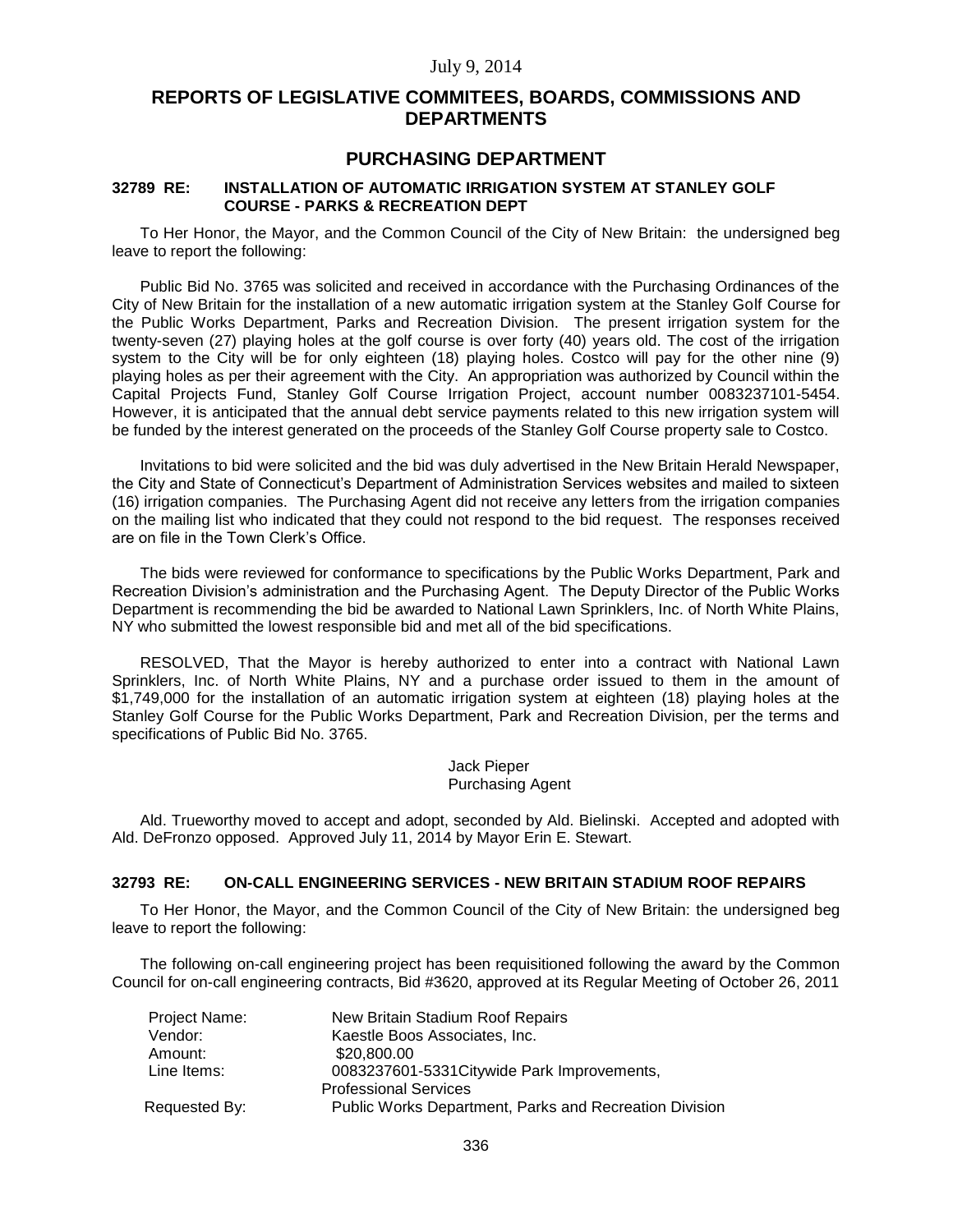Scope: Kaestle Boos Associates, Inc. will conduct an on-site inspection of the roof at the New Britain Stadium which was installed in 1995 to determine its conditions and why there are leaks and build ups of water on it. This will enable them to prepare schematic plans depicting proposed repairs, renovations and costs. They will then meet with the Parks and Recreation Division to discuss their site inspection results. Kaestle Boos Associates, Inc. will then be able to develop specifications and engineering prints for this project so it can be out to bid. They will attend any meetings that may be held and answer questions from the bidders during the bidding process. Once the bids are received, Kaestle Boos Associates, Inc. will review the bids submitted to ensure compliance with the bid specifications. Once the project has been awarded Kaestle Boos Associates, Inc. will conduct meetings with the contractor awarded the bid in addition to on-site visits to assure that the repairs are being conducted to specifications.

RESOLVED: That the Purchasing Agent be and is hereby authorized to issue a Purchase Order for \$20,800.00 to Kaestle Boos Associates, Inc. of New Britain, CT for the New Britain Stadium Roof Repairs.

> Jack Pieper Purchasing Agent

Ald. Trueworthy moved to accept and adopt, seconded by Ald. Bielinski. So voted. Approved July 11, 2014 by Mayor Erin E. Stewart.

# **RESOLUTIONS RETURNED FROM COMMITTEE**

## **32764-2 RE: 2014 ANNUAL CONSOLIDATED PLAN FOR HUD PROGRAMS**

To Her Honor, the Mayor, and the Common Council of the City of New Britain: the undersigned beg leave to recommend the adoption of the following:

WHEREAS, the City of New Britain anticipates receiving funds from the U. S. Department of Housing and Urban Development for Fiscal Year 2014 under the Community Development Block Grant Program, the HOME Program, and the Emergency Solutions Grant Program, and

WHEREAS, also during Fiscal Year 2014 the City anticipates receiving CDBG program income of \$38,000 from Revolving Funds through the Neighborhood Preservation Program and \$60,000 through the Business Assistance Program, and HOME program income of \$6,700 through the HOME Rehabilitation Program and \$40,200 through the Homeownership Program which will be used to support new projects under these programs, and

WHEREAS, in order to receive these funds, the City is required to prepare an Annual Plan that is consistent with the 2010-2014 Consolidated Plan for HUD Programs which was adopted by the Common Council of the City of New Britain, and

WHEREAS, the Common Council has reviewed requests for funding consideration under the CDBG, HOME and ESG Programs, and

WHEREAS, a Public Hearing of the Common Council HUD Grants Committee was held on April 30, 2014, in order to obtain the views of citizens on housing and community development needs and priorities, and to provide citizens an opportunity to comment on the Proposed 2014 Consolidated Plan as prepared by the Commission on Community and Neighborhood Development;

NOW, THEREFORE, BE IT RESOLVED, that the Common Council HUD Grants Committee of the City of New Britain hereby adopts the 2014 Annual Consolidated Plan for HUD Programs, and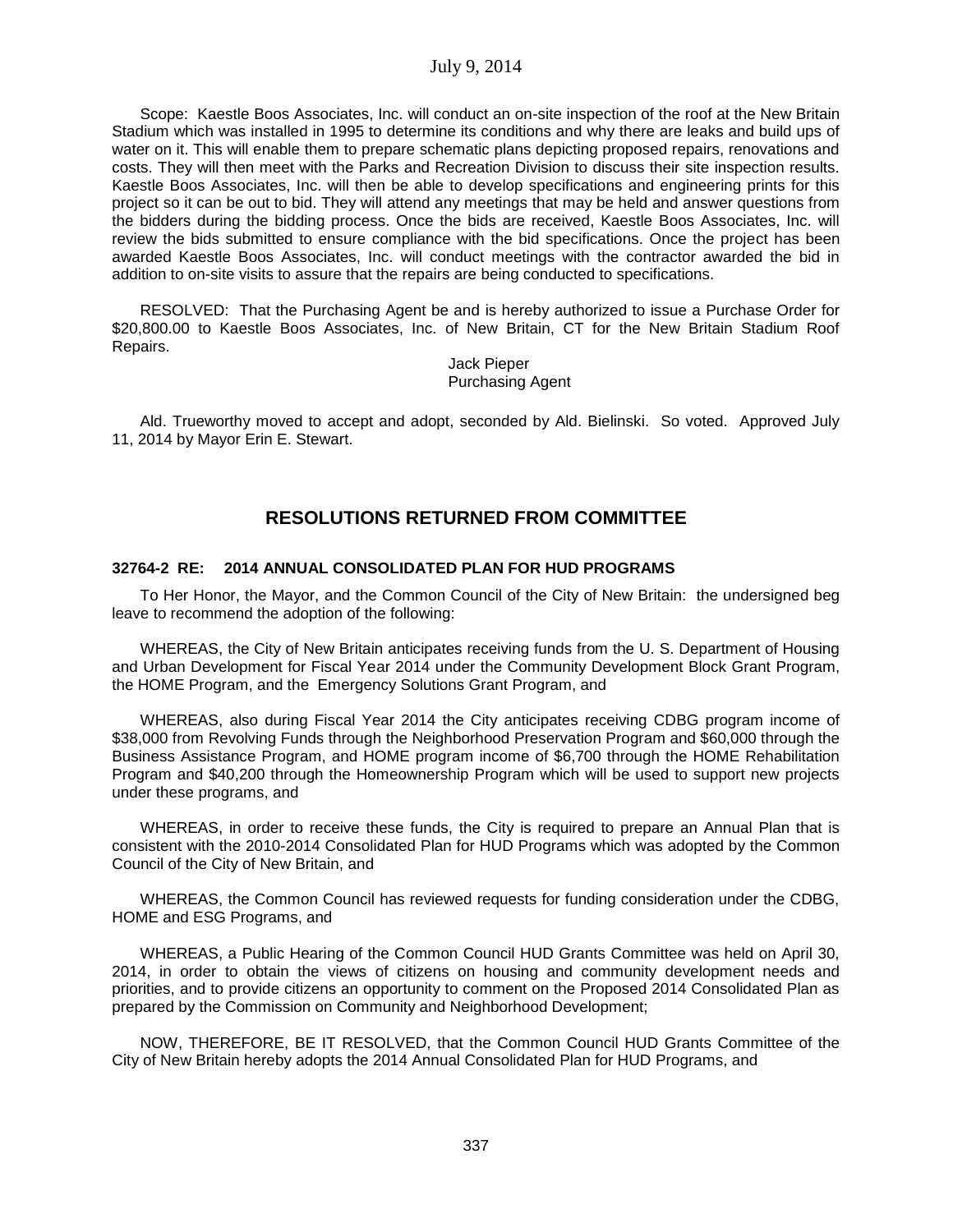BE IT FURTHER RESOLVED, that the Mayor is hereby authorized to submit to the U. S. Department of Housing & Urban Development the 2014 Annual Consolidated Plan for HUD Programs, including certifications and descriptions as required by HUD, said submission to serve as the City's application for CDBG Program funds, HOME Program funds and ESG Program funds, and to execute any agreements, revisions, rescissions or amendments thereto, as necessary for the City's receipt of CDBG, HOME and ESG funds.

> Alderman Jamie Giantonio Alderman Emmanuel Sanchez

Ald. Trueworthy and Ald. Carlozzi recussed themselves due to a possible conflict of interest. Ald. Sanchez moved to accept and adopt, seconded by Ald. Pabon. Roll Call vote – All members present voted in favor. Approved July 11, 2014 by Mayor Erin E. Stewart.

Ald. Trueworthy and Ald. Carlozzi returned to the Chambers.

### **32786-2 RE: LICENSE - NEW BRITAIN UKRAINIAN FESTIVAL - 9/20/2014**

To Her Honor, the Mayor, and the Common Council of the City of New Britain: the undersigned beg leave to recommend the adoption of the following:

RESOLVED; by the Common Council of the City of New Britain that the Mayor be and is hereby authorized to issue to the St. Josaphat Ukrainian Catholic Church said license as may be issued under Chapter 5, Section 5-15 through 5-22, of the Code of Ordinances for Saturday, September 20, 2014, for the purpose of conducting their ninth annual "New Britain Ukrainian Festival" at the Polanka-Falcon Field, Farmington Avenue, New Britain, Connecticut.

#### Alderman Adam Platosz

Ald. Platosz moved to accept and adopt, seconded by Ald. Bielinski. So voted. Approved July 11, 2014 by Mayor Erin E. Stewart.

#### **32781-2 RE: LEASE AGREEMENT WITH CRYSTAL POND LLC FOR A PARCEL OF PROPERTY KNOWN AS 70 HARVARD STREET**

To Her Honor, the Mayor, and the Common Council of the City of New Britain: the undersigned beg leave to recommend the adoption of the following:

Resolution Summary: To lease a small piece of surplus property to Crystal Pond LLC.

WHEREAS, Crystal Pond LLC owns property located at 50 Harvard Street in New Britain, Connecticut; and

WHEREAS, Collier Electrical Company operates a business at this location and requires additional parking for its employees and company vehicles; and

WHEREAS, the City of New Britain owns the adjacent property known as 70 Harvard Street which includes a small area of surplus triangular property consisting of 348 square feet which can be leased to Crystal Pond LLC. for additional parking for Collier Electrical Company; and

WHEREAS, Crystal Pond LLC. has requested that it be permitted to lease this parcel for ten (10) years for no consideration; and \$1.00 and other good and valuable consideration, the sufficiency and receipt of which are hereby acknowledged, and

WHEREAS, the City of New Britain does not use this section of property located at 70 Harvard Street; NOW, THEREFORE, BE IT

RESOLVED, that Erin E. Stewart, Mayor, be and is hereby authorized to enter into a Lease Agreement with Crystal Pond LLC.

> Alderman Carlo Carlozzi, Jr. Alderwoman Eva Magnuszewski Alderman Don Naples Alderman Emmanuel Sanchez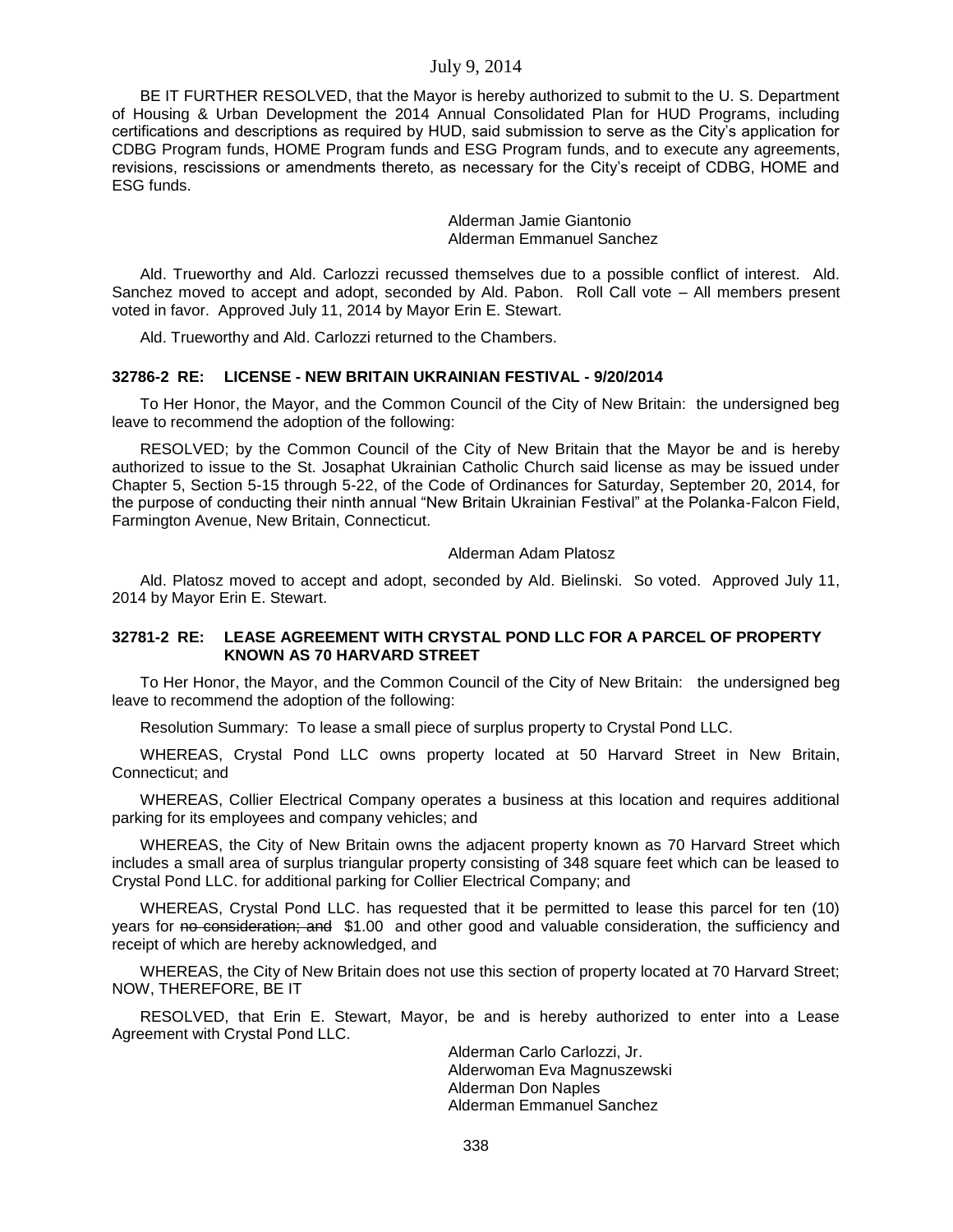Ald. Carlozzi moved to accept and adopt, seconded by Ald. Magnuszewski. Ald. Trueworthy moved to amend by adding to the fourth WHERAS paragraph, the words "\$1.00 and other good and valuable consideration, the sufficiency and receipt of which are hereby acknowledged". Motion seconded by Ald. Bielinski. Amendment carried. Resolution as amended once accepted and adopted by voice vote. Approved July 11, 2014 by Mayor Erin E. Stewart.

### **32730-2 RE: THE SALE OF 54 UNION STREET TO THE NEW BRITAIN SOCIAL CLUB FOR NOT LESS THAN \$5,000**

To Her Honor, the Mayor, and the Common Council of the City of New Britain: the undersigned beg leave to recommend the adoption of the following:

Resolution Summary: PURPOSE. To convey a City of New Britain-owned property to be used as an off-street parking lot for New Britain Social Club functions.

WHEREAS: The City of New Britain currently owns a vacant .18 acre lot known as 54 Union Street which had been acquired through the foreclosure process and has been vacant since 6/13/11; and

WHEREAS: The New Britain Social Club located at 145 North Street, New Britain, CT., has offered to purchase the property to be utilized as overflow parking in connection with their functions; and

WHEREAS: The New Britain Social Club has offered to purchase the property for Five Thousand Dollars (\$5,000.00); and

WHEREAS: it is in the best interests of the City of New Britain to have this property turned into a useful and productive space and restored to the grand list; now, therefore, be it

RESOLVED, That Erin E. Stewart, Mayor, be and is hereby authorized to negotiate and execute on behalf of the City of New Britain a Purchase and Sales Agreement with The New Britain Social Club for property known as 54 Union Street and to execute any and all documents necessary for the conveyance of said property in accordance with the terms of said agreement at a sale price of not less than Five Thousand Dollars (\$5,000.00).

> Alderman Michael Trueworthy Liaison Property Management

Ald. Trueworthy moved to accept and adopt, seconded by Ald. Bielinski. So voted. Approved July 11, 2014 by Mayor Erin E. Stewart.

# **NEW BUSINESS**

# **RESOLUTIONS**

#### **32795 RE: GRANT FUNDING TO THE HEALTH DEPT. FROM THE STATE OF CONNECTICUT - \$13,092.00**

To Her Honor, the Mayor, and the Common Council of the City of New Britain: the undersigned beg leave to recommend the adoption of the following:

Program Objective: minimizing the risk of spreading sexually transmitted diseases through awareness, identification, treatment and intervention. Grant funded personnel perform services within the Health Department and throughout the City of New Britain in order to promulgate the program plan. The initial year of grant funding was July 1980.

Local Program Operation Department: Health, under the supervision of the Director.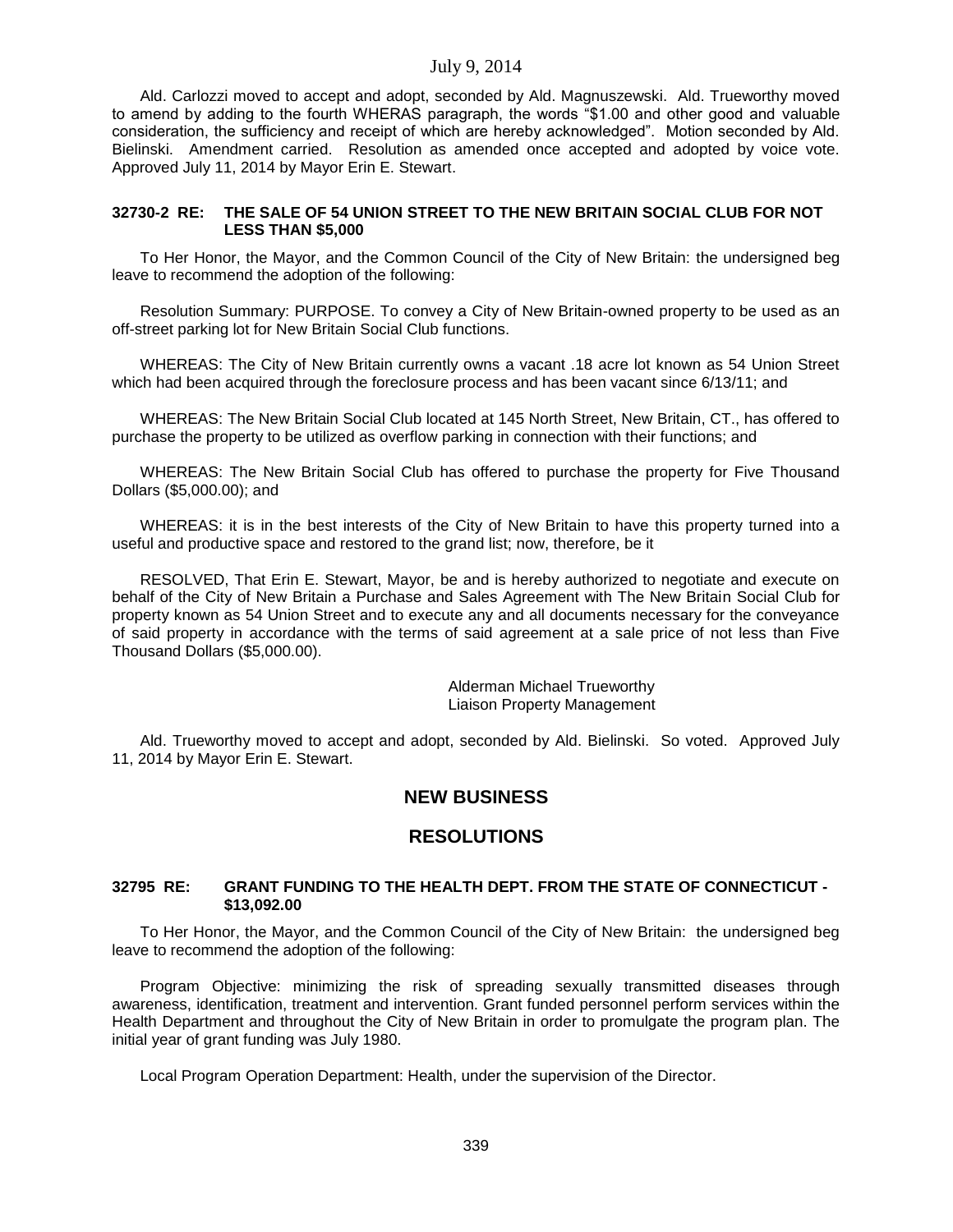Resolution Purpose: to provide notification that the grant has been continued through June 30, 2015, and to approve receipt of funding.

WHEREAS, the control of sexually transmitted diseases remains a core public health function in the City of New Britain and

WHEREAS; the New Britain Board of Health runs a Sexual Health Center which has conducted prevention and control programs for sexually transmitted diseases (STDs) for many years, and

WHEREAS; the State Department of Public Health has notified the City that funding comprised of State and Federal funds, is being provided at \$13,092 for fiscal year 2014-2015; THEREFORE BE IT

RESOLVED, that The Mayor be authorized to sign any necessary and appropriate agreements in order to secure the use of such funds for said program and BE IT FURTHER

RESOLVED, that the Special Revenue Fund, STD Control Program #2015-0004, be amended at this time for the purpose of recording all income and expenditure activity and reflect an authorized expenditure budget of \$13,092 and an anticipated income from the State of Connecticut of \$13,092 for fiscal year 07/01/014 through 06/30/15.

| Revenues:<br>280522143-4222 | FY 2014/15<br>St of CT    |    | 13,092.00 |
|-----------------------------|---------------------------|----|-----------|
| Expenditures:               |                           |    |           |
| 280522143-5124              | <b>P/T Salaries</b>       | S  | 12,298.00 |
| 280522143-5231              | Medicare                  | \$ | 174.00    |
| 280522143-5876              | Administration            | \$ | 500.00    |
| 280522143-5810              | Fees & Membership         |    | 120.00    |
|                             | <b>Total Expenditures</b> |    | 13,092.00 |

#### Alderman Adam Platosz

Ald. Platosz moved to accept and adopt, seconded by Ald. Pabon. So voted. Approved July 11, 2014 by Mayor Erin E. Stewart.

#### **32796 RE: OKTOBERFEST - 9/12/2014 - 9/14/2014**

To Her Honor, the Mayor, and the Common Council of the City of New Britain: the undersigned beg leave to recommend the adoption of the following:

RESOLVED; by the Common Council of the City of New Britain that the Mayor be and is hereby authorized to issue to the Plans So Grand, LLC. said licenses as may be issued under Chapter 5, Section 5-15 through 5-22, of the Code of Ordinances for the period of Friday, September 12, 2014, from 5:00 pm – 12:00 am, Saturday, September 13, 2014, from 10:00 am to 12:00 am, and Sunday, September 14, 2014, from 10:00 am to 8:00 pm, for the purpose of conducting the Oktoberfest to be held in Downtown New Britain. Festival to take place on both sides of Main Street from the northeast corner of Chestnut Street north to the south corner of Columbus Boulevard and West Main Street from the east corner of High Street east to Scalise Drive.

#### Alderman Adam Platosz

Ald. Platosz moved to accept and refer to the License Committee, seconded by Ald. Bielinski. So voted. Approved July 11, 2014 by Mayor Erin E. Stewart.

### **32797 RE: PROPOSED AMENDMENT TO THE ORDINANCES ADDING SEC. 17-56 ESTABLISHING THE STANLEY PARK TRUST FUND AS THE RESULT OF THE PROPOSED SALE OF A PORTION STANLEY GOLF COURSE TO COSTCO**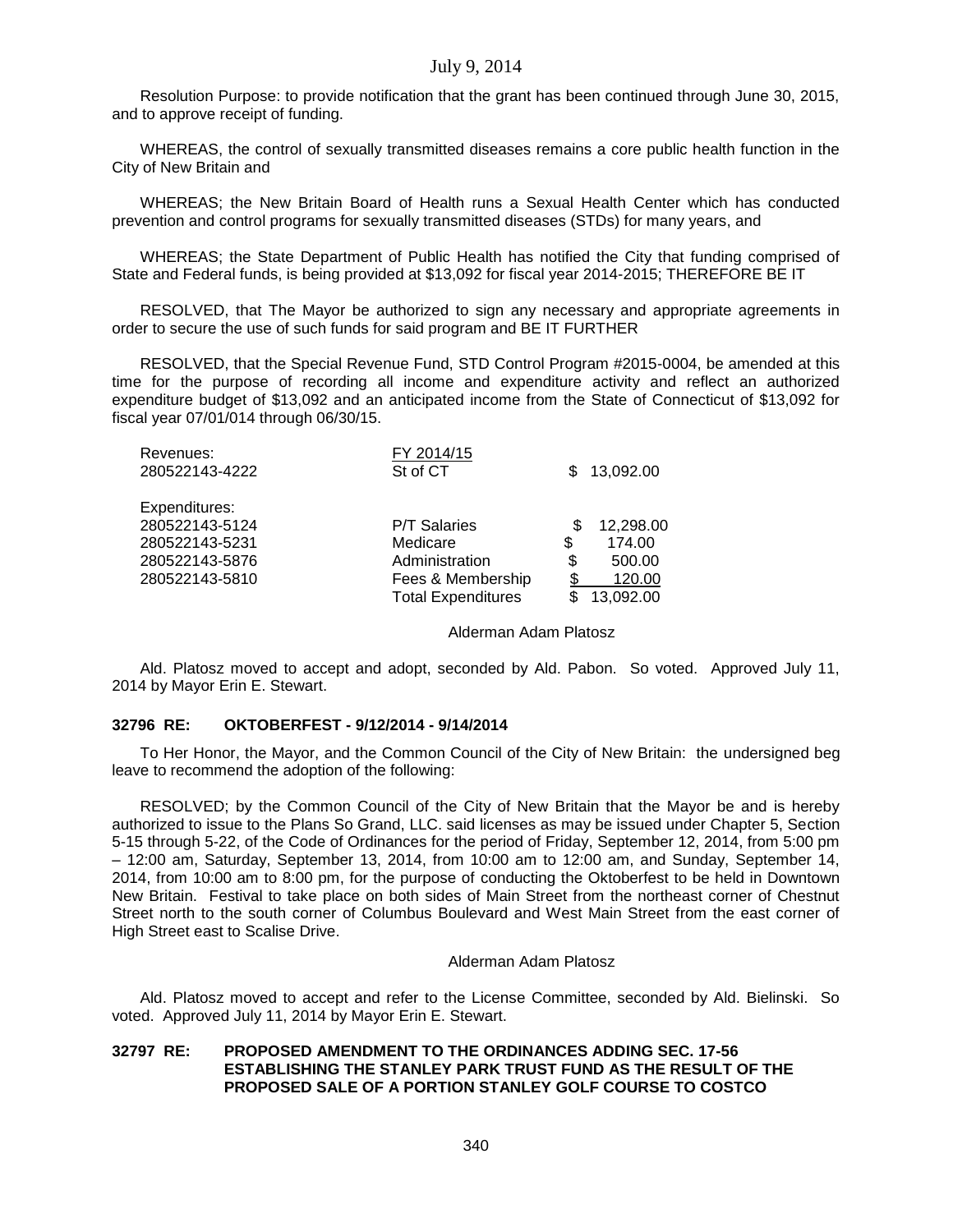*Proposed Amendment on File in Town Clerk's Office.*

Ald. Salerno moved to accept and refer to the Committee on Administration, Finance and Law, seconded by Ald. Bielinski. So voted. Approved July 11, 2014 by Mayor Erin E. Stewart.

#### **32798 RE: AMERICAN SAVINGS FOUNDATION GRANT TO THE CITY FOR THE POLICE EXPLORERS' SUMMER EXPLORER POLICE ACADEMY - \$5,000**

To Her Honor, the Mayor, and the Common Council of the City of New Britain: the undersigned beg leave to recommend the adoption of the following:

WHEREAS, the American Savings Foundation is an independent charitable foundation, headquartered in New Britain, dedicated to strengthening the community by supporting education, human services, and the arts, with a special emphasis on the needs of children, youth and families, through grants to community organizations, and

WHEREAS, Police Explorer Post 25 is designed to help young men and women decide if law enforcement is a career for them and if so, helps them prepare for it, and

WHEREAS, an Explorer Police Academy that provides a one week "mini police academy", is being held July 27 to August 2, 2014, at the University of Hartford, to provide personal and professional development for Explorers and adult advisors, and

WHEREAS, Police Explorer Post 25 needs supplemental funds, in the amount of \$5,000, to send nine (9) Explorers and three (3) advisors to the Explorer Police Academy, and

WHEREAS, that Mayor Erin E. Stewart be authorized to execute all grant documents with the American Savings Foundation on behalf of the City of New Britain for the Police Explorers' summer Explorer Police Academy in the sum of \$5,000, THEREFORE BE IT

RESOLVED, that a sum of \$5,000 be appropriated within the special revenue account structure as follows:

| Revenue:<br>230211105-4232      | <b>Grants and Contributions</b>                                                                                                                                        | \$5,000 |
|---------------------------------|------------------------------------------------------------------------------------------------------------------------------------------------------------------------|---------|
| Expenditures:<br>230211105-5337 | Training/Conferences                                                                                                                                                   | \$5,000 |
|                                 | Ald. Suzanne Bielinski - Police Liaison<br>Ald. Emmanuel Sanchez - Police Liaison<br>Ald. Carlo Carlozzi, Jr. - Police Liaison<br>Ald. Robert Smedley - Police Liaison |         |

Ald. Smedley moved to accept and adopt, seconded by Ald. Bielinski. Roll call vote – all members present voted in favor. Approved July 11, 2014 by Mayor Erin E. Stewart.

Ald. Wilfredo Pabon - Police Liaison

## **32799 RE: CONTRACT WITH NATIONAL LAWN SPRINKLERS INC. FOR THE INSTALLATION OF A NEW IRRIGATION SYSTEM AT STANLEY GOLF COURSE**

To Her Honor, the Mayor, and the Common Council of the City of New Britain: the undersigned beg leave to recommend the adoption of the following:

Resolution Purpose: Install a new irrigation system at Stanley Golf Course to replace a forty year old antiquated system. This will include the connection of narrow band radio frequency for all the controls required by the new FCC laws. The new system will be designed with a double and triple row irrigation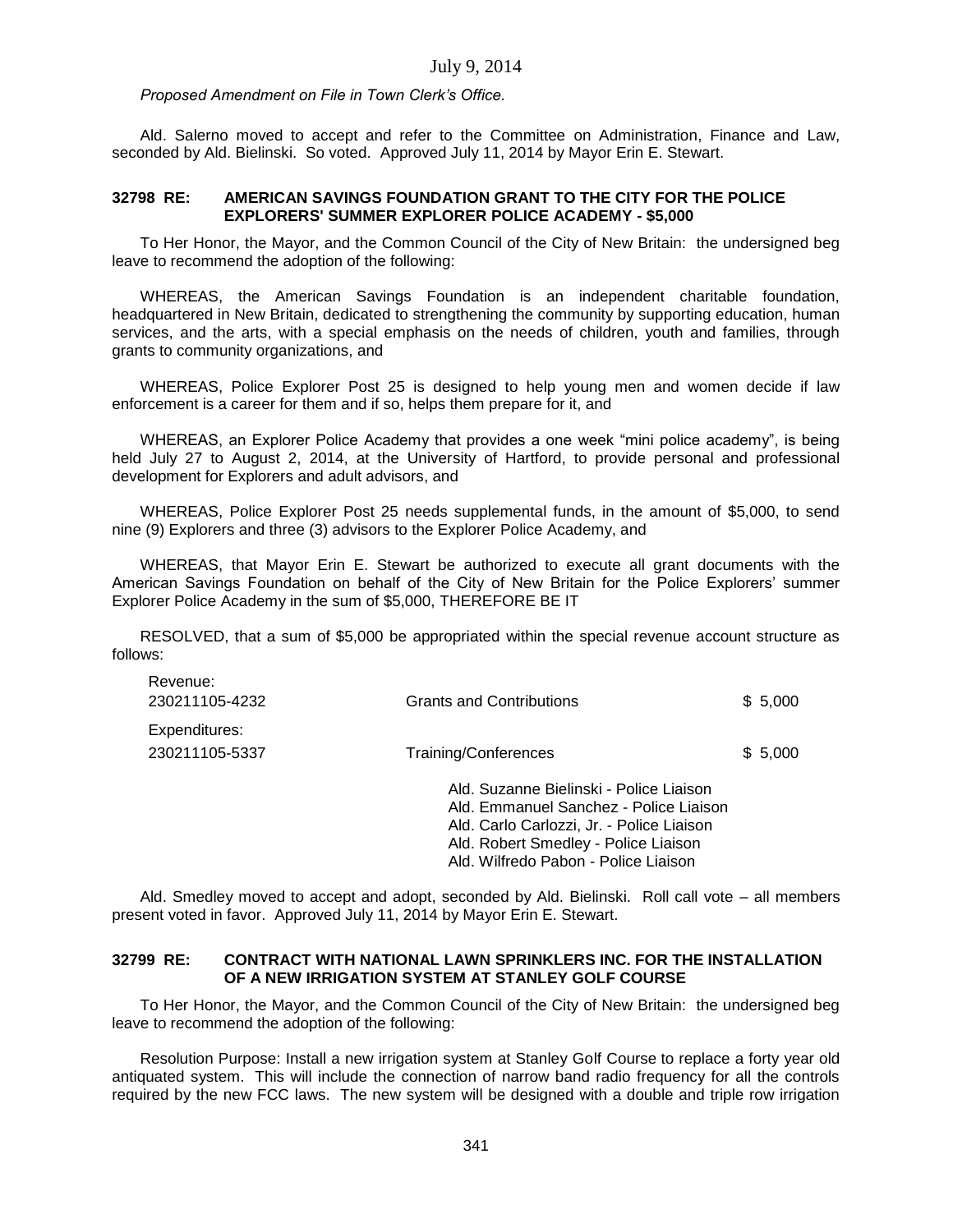which most golf courses already have installed. This will enable a better distribution and savings of water. In addition, it is designed to reduce our electrical costs, making it environmentally friendly.

Whereas, the City of New Britain went out to bid in January 2014 for a new irrigation system, and

Whereas, the pumps were upgraded five years ago, and

Whereas, a new 16 inch pipe must be bored under Hartford Road from the pump station to the golf course, and

Whereas, all 27 holes system will be replaced, and

Whereas, the lowest responsible bidder was National Lawn Sprinklers Inc. from New York, and

Whereas, the total cost to the golf course for the city's portion (18 holes) is \$1,749,000, and

Whereas, the debt services to this bond funding, account number 0083237101-5454, will be paid for by the interest of the sale of the golf course property, and

Whereas, Costco will pay for the other nine holes to be irrigated as part of their agreement, and

Whereas, timing is critical to connect water from the pump station through the blue and white nines to the red nine Costco construction area, NOW THEREFORE BE IT

Resolved, that the Common Council authorize Mayor Erin E. Stewart to sign a contract with National Lawn Sprinklers Inc. and any other official documents required to install the irrigation system

# Alderman Jamie Giantonio

#### Alderman Daniel Salerno

Ald. Salerno moved to accept and adopt, seconded by Ald. Pabon. Ald. Naples moved to amend by deleting the 7th WHERAS paragraph, and by striking the word "Costco" in the 9th WHERAS paragraph. Amendment carried. RESOLUTION AS AMENDED ONCE CARRIED BY VOICE VOTE. Approved July 11, 2014 by Mayor Erin E. Stewart.

### **32800 RE: BUDGET AMENDMENT - POLICE DEPT. - DRUG INVESTIGATION FUND - \$246,367.00**

To Her Honor, the Mayor, and the Common Council of the City of New Britain: the undersigned beg leave to recommend the adoption of the following:

WHEREAS, the Drug Investigation Fund is an existing special revenue fund to which most revenue is credited as the result of the Federal/State of Connecticut drug asset forfeiture program, the greatest share of the proceeds from which are returned to Police Departments for use in drug control strategy, and

WHEREAS, the purpose of this resolution is to formally allocate funds that have accumulated in the Drug Investigation fund and establish an approved budget for FY 2014/2015, THEREFORE BE IT

RESOLVED, that a budget amendment in the Drug Investigation Fund to formally appropriate funds accumulated in that fund be made as follows:

|                                  | Drug Investigation Fund                              |                        |
|----------------------------------|------------------------------------------------------|------------------------|
| Increase Revenue:                |                                                      |                        |
| 289211128-4223                   | <b>Fund Balance Federal</b><br>Total                 | \$246,367<br>\$246,367 |
| Increase Expenditures:           |                                                      |                        |
| 289211128-5121<br>289211128-5122 | School Resource Officer Full Time Salary<br>Overtime | \$66,367<br>\$50,000   |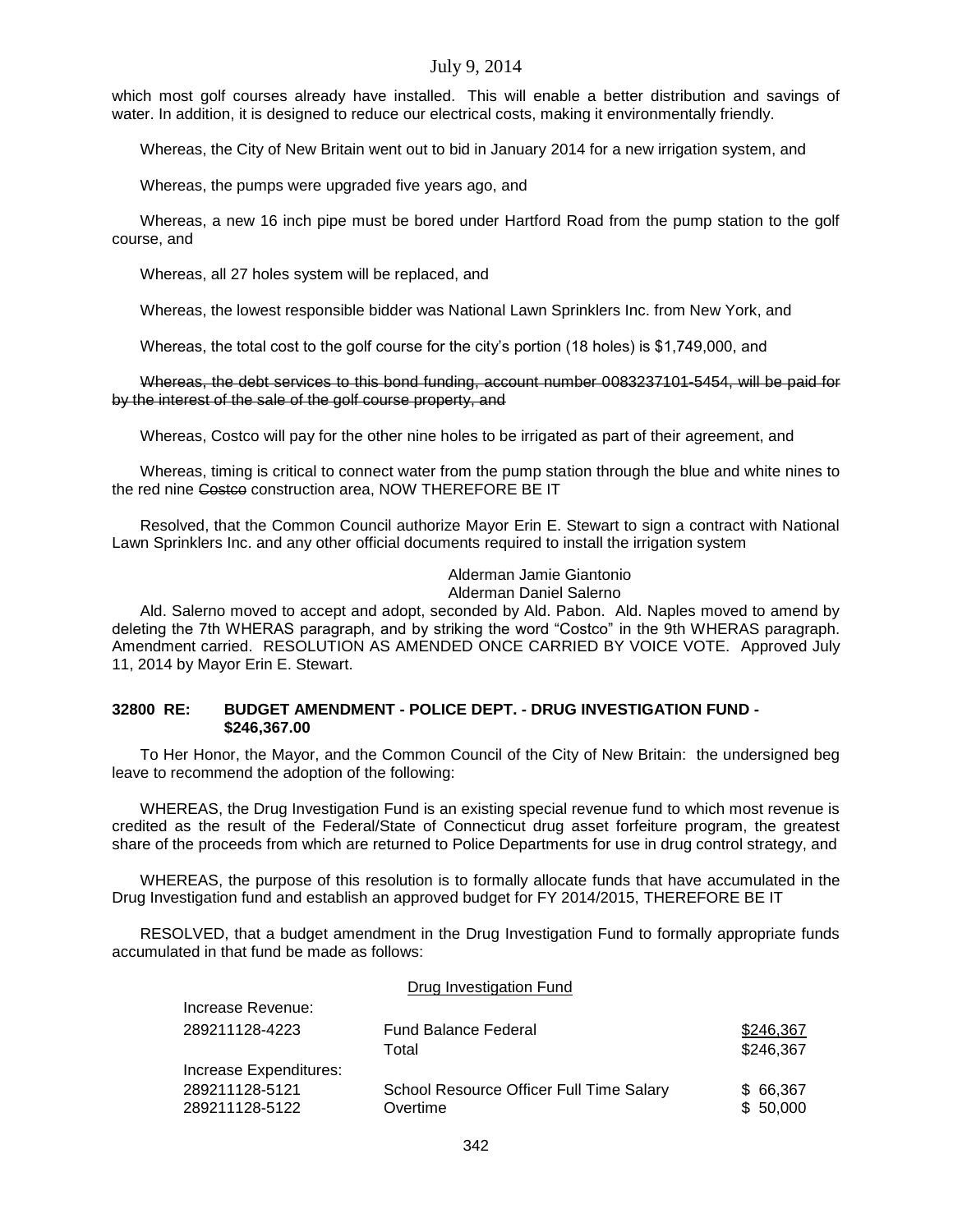289211128-5335 Investigations Expense \$ 30,000 289211128-5740 Equipment \$100,000 Equipment Total \$246,367

Ald. Suzanne Bielinski - Police Liaison Ald. Carlo Carlozzi, Jr. - Police Liaison Ald. Wilfredo Pabon - Police Liaison Ald. Emmanuel Sanchez - Police Liaison Ald. Robert Smedley - Police Liaison

Ald. Bielinski moved to accept and adopt, seconded by Ald. Pabon. Roll call vote – all members present voted in favor. Approved July 11, 2014 by Mayor Erin E. Stewart.

#### **32801 RE: PROPOSED AMENDMENT TO THE ORDINANCES AMENDING SEC. 2-911 - REORGANIZING THE DEPARTMENTS AND OFFICES OF THE CITY OF NEW BRITAIN**

*Proposed Amendment on File in Town Clerk's Office.*

Ald. Pabon moved to accept and refer to the Committee on Administration, Finance and Law, seconded by Ald. Sanchez. So voted. Approved July 11, 2014 by Mayor Erin E. Stewart.

### **32802 RE: BUDGET AMENDMENT - POLICE DEPT. \$5,920 - DRUG INVESTIGATION FUND**

To Her Honor, the Mayor, and the Common Council of the City of New Britain: the undersigned beg leave to recommend the adoption of the following:

WHEREAS, the Drug Investigation Fund is an existing special revenue fund to which most revenue is credited as the result of the Federal/State of Connecticut drug asset forfeiture program, the greatest share of the proceeds from which are returned to Police Departments for use in drug control strategy, and

WHEREAS, the purpose of this resolution is to formally allocate funds that have accumulated in the Drug Investigation fund to purchase department shoulder patches, and

WHEREAS, these shoulder patches will be produced and issued to Department officers in time to be sewn on before the changeover to winter uniforms this fall. The vendor, Darter Industries of Cheshire, Connecticut, has a State of Connecticut Contract Award #11PSX0127, to provide embroidered uniform emblems, and

WHEREAS, there are sufficient funds in the Drug Investigation Fund to purchase these shoulder patches at no cost to the City, THEREFORE BE IT

RESOLVED, that a budget amendment in the Drug Investigation Fund to approve this purchase and formally appropriate funds accumulated in that fund as follows:

|                        | Drug Investigation Fund |         |
|------------------------|-------------------------|---------|
| Increase Revenue:      |                         |         |
| 289211128-4223         | Federal                 | \$5,920 |
|                        |                         |         |
| Increase Expenditures: |                         |         |
| 289211128-5740         | Equipment               | \$5,920 |
|                        |                         |         |

Ald. Suzanne Bielinski - Police Liaison Ald. Carlo Carlozzi, Jr. - Police Liaison